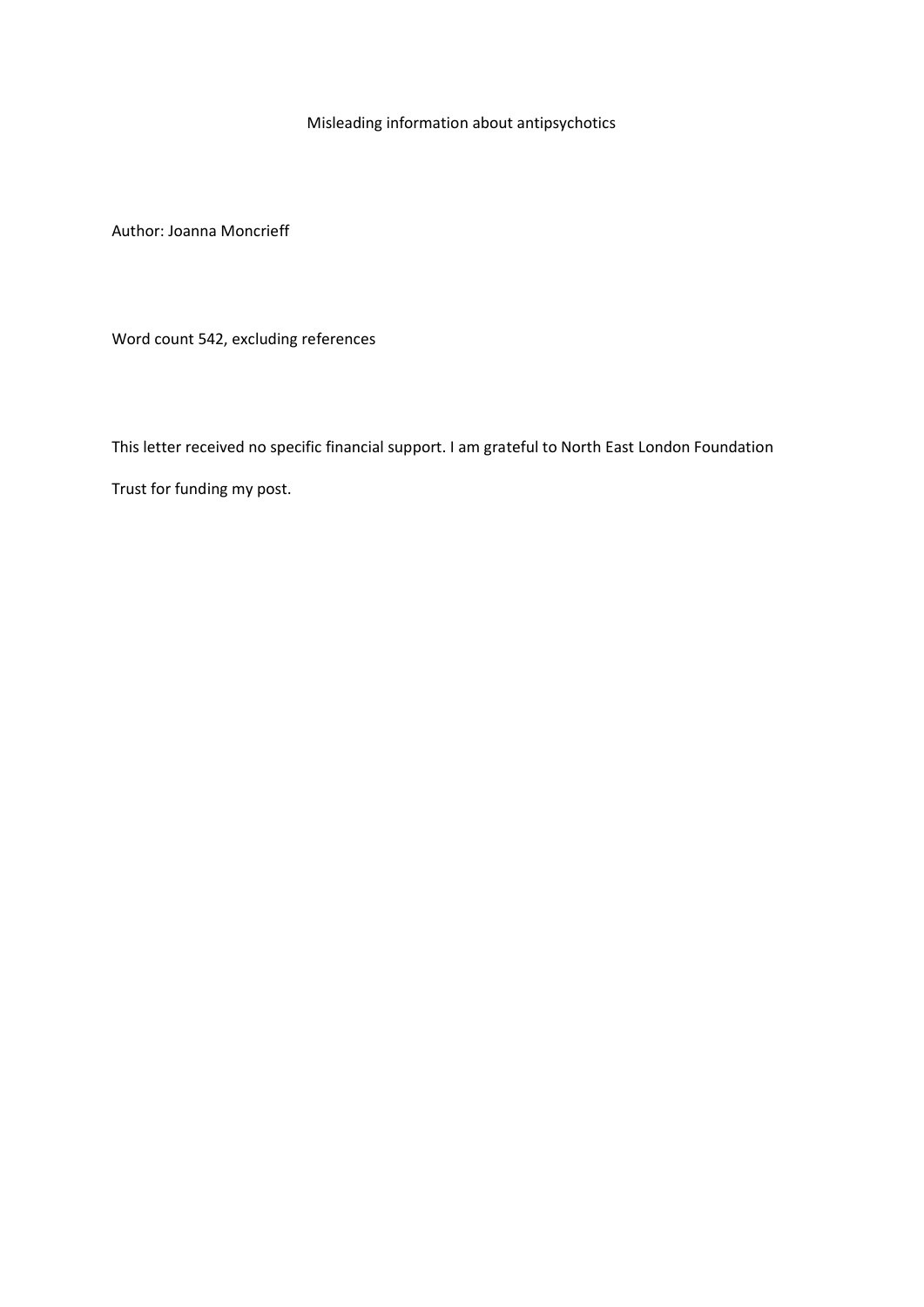## Misleading information about antipsychotics

## Dear Editor,

Whitaker has performed a useful service in elucidating some of the opaque techniques employed in analysing and presenting data from the influential Finnish database studies, which are frequently cited as establishing that antipsychotics reduce mortality in people with schizophrenia or psychosis (Whitaker, 2020). Unfortunately, instead of responding to these issues, Tiihonen et al (2020) simply cite more of the same flawed studies alongside meta-analyses of short-term randomised controlled trials that cannot possibly provide helpful data on the mortality risk with long-term antipsychotic treatment (particularly in view of the fact that these are based on trials involving people who were previously treated with antipsychotics) (Tiihonen et al., 2020).

As Whitaker points out, the use of person years analysis in the database studies is particularly misleading, showing lower rates of death on antipsychotics compared with not being on antipsychotics in one analysis (Taipale et al., 2020) when in fact a higher proportion of people taking antipsychotics actually died. These analyses also suffer from survivorship bias and other forms of confounding, such as the fact that people who are more adherent to any medication (including placebo) have lower mortality (Moncrieff & Steingard, 2018). The results also produce numerous unexplained anomalies, such as the large cohort of non-users of antipsychotics in the 2009 analysis, who were older than other patients and had high mortality rates (Tiihonen et al., 2009). The high rates of cardiovascular deaths during periods of non-use of antipsychotics in the 2020 analysis (Taipale et al., 2020) strongly suggests carry-over effects from previous antipsychotic use or high levels of confounding due to differential and uncontrolled risk factors in users versus non-users.

There is abundant evidence that antipsychotics are harmful to health, and people know this. Those who take antipsychotics can see their weight increasing and are aware of the cognitive impact of the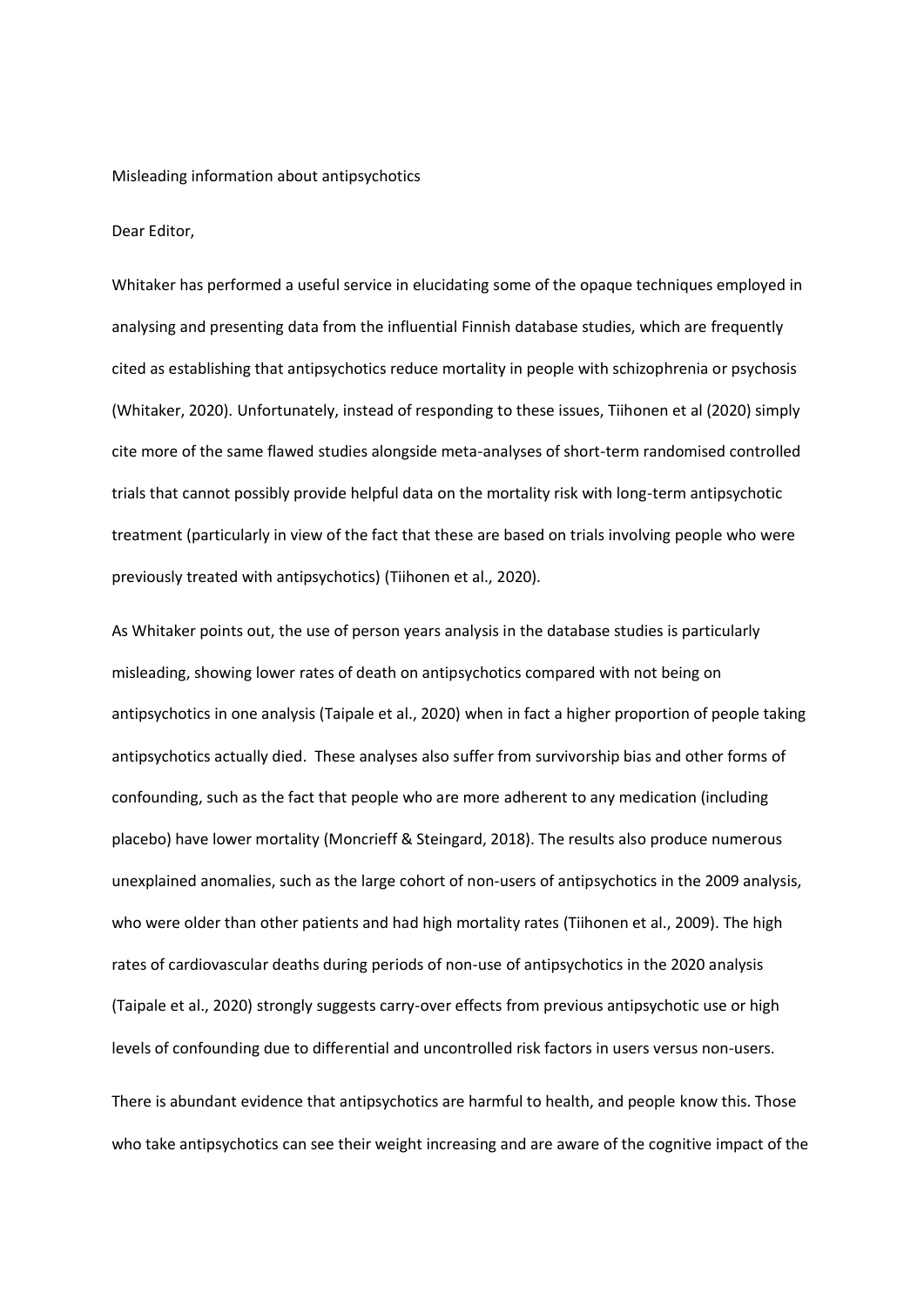drugs. They may know or have heard of someone who has died from sudden cardiac death, maybe at a young age. Increasingly people are aware of the evidence that antipsychotics produce brain shrinkage, and tardive dyskinesia is a visible sign of the neurological damage they can produce. The promotion of flawed data, produced by associates of the pharmaceutical industry, that suggest the drugs are not so harmful after all only confirms the suspicions of sections of the service user community that professionals have their heads in the sand.

One of the findings of the database studies, along with many others, is the high proportion of people who stop taking their antipsychotic medication. This may be because people dislike taking medication in general, but research suggests it also reflects the particularly unpleasant physical, mental and behavioural alterations that antipsychotics induce, as well as people's legitimate concerns about the drugs' effects on their physical health (Thompson et al., 2020). As Whitaker (2020) points out, people who are treated in the current treatment paradigm may become profoundly hopeless and suicidal because of the depressing prospect of a life on antipsychotics.

None of this is to deny that antipsychotics can have useful effects in reducing psychotic symptoms and associated distress and disturbance. Doctors need to appreciate the risks people run by taking these drugs, especially for long periods of time, however, in order to support people to make their own informed decisions about their treatment.

## References

- Moncrieff, J., & Steingard, S. (2018). A critical analysis of recent data on the long-term outcome of antipsychotic treatment. *Psychological Medicine*, 1-4. doi:10.1017/S0033291718003811
- Taipale, H., Tanskanen, A., Mehtala, J., Vattulainen, P., Correll, C. U., & Tiihonen, J. (2020). 20-year follow-up study of physical morbidity and mortality in relationship to antipsychotic